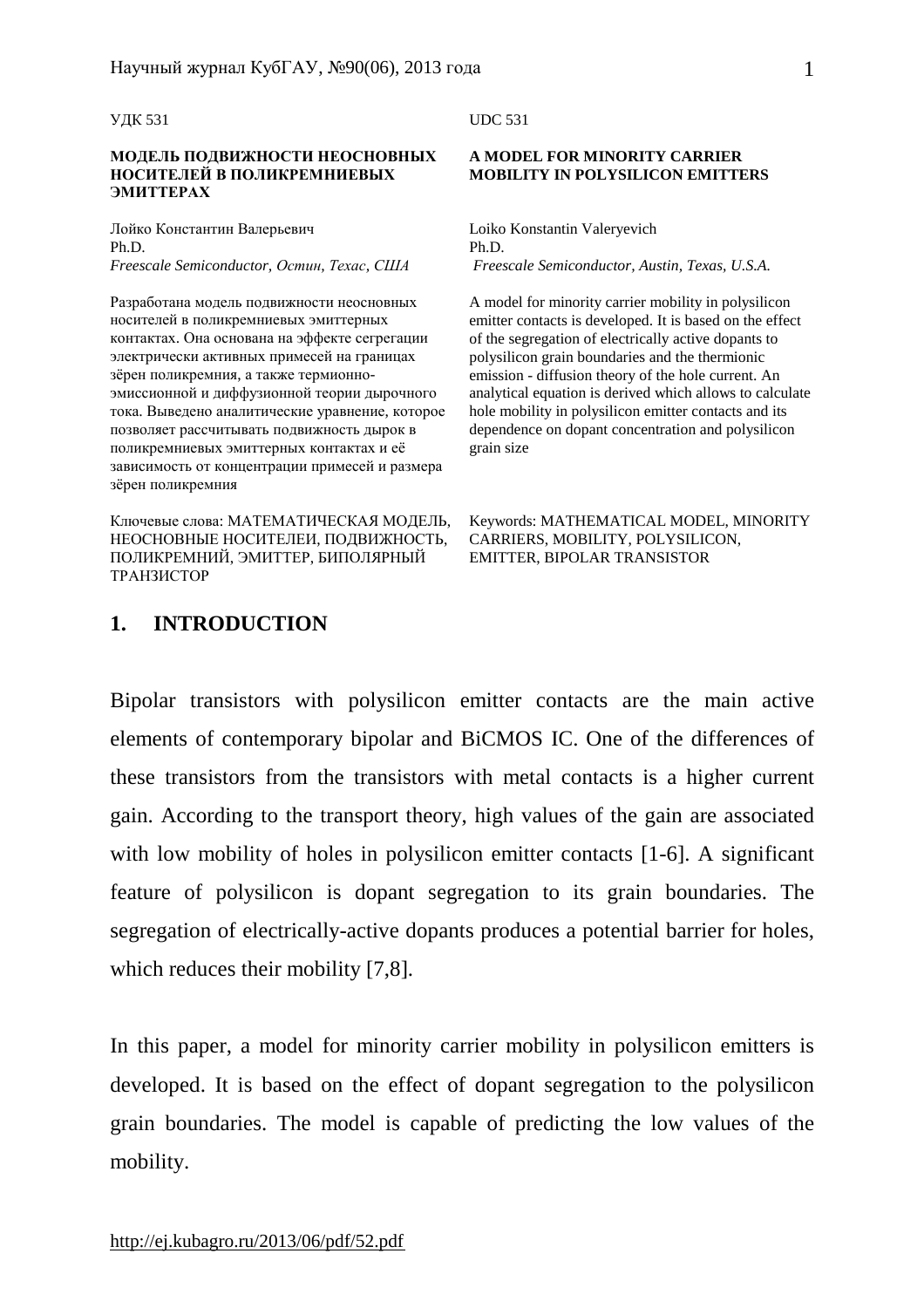### **2. RESULTS AND DISCUSSION**

The segregation of the electrically active and ionized donor dopants to the grain boundary charges the boundary positively and creates a negative space charge region next to the grain boundary. A one-dimensional Poisson equation was solved under the assumption of uniform charge distribution in both regions. The solution is

$$
\boldsymbol{j} = \boldsymbol{j}_B - \frac{qN_a x^2}{2\boldsymbol{e}_s} \tag{1}
$$

within the grain boundary and

$$
j = \frac{qN_a b}{2e_s (w-b)} \left( |x| - \frac{w}{2} \right)^2 \tag{2}
$$

within the negative space charge region, where  $N_a$  is the concentration of the electrically active dopant in the grain boundary, *b* is the grain boundary width, *w* is the space charge region width, and  $\varphi_B$  is the potential barrier height for holes given by

$$
\dot{\mathbf{J}}_B = \frac{qN_a b w}{8e_s} \tag{3}
$$

The charge and potential distributions are shown in Fig.1.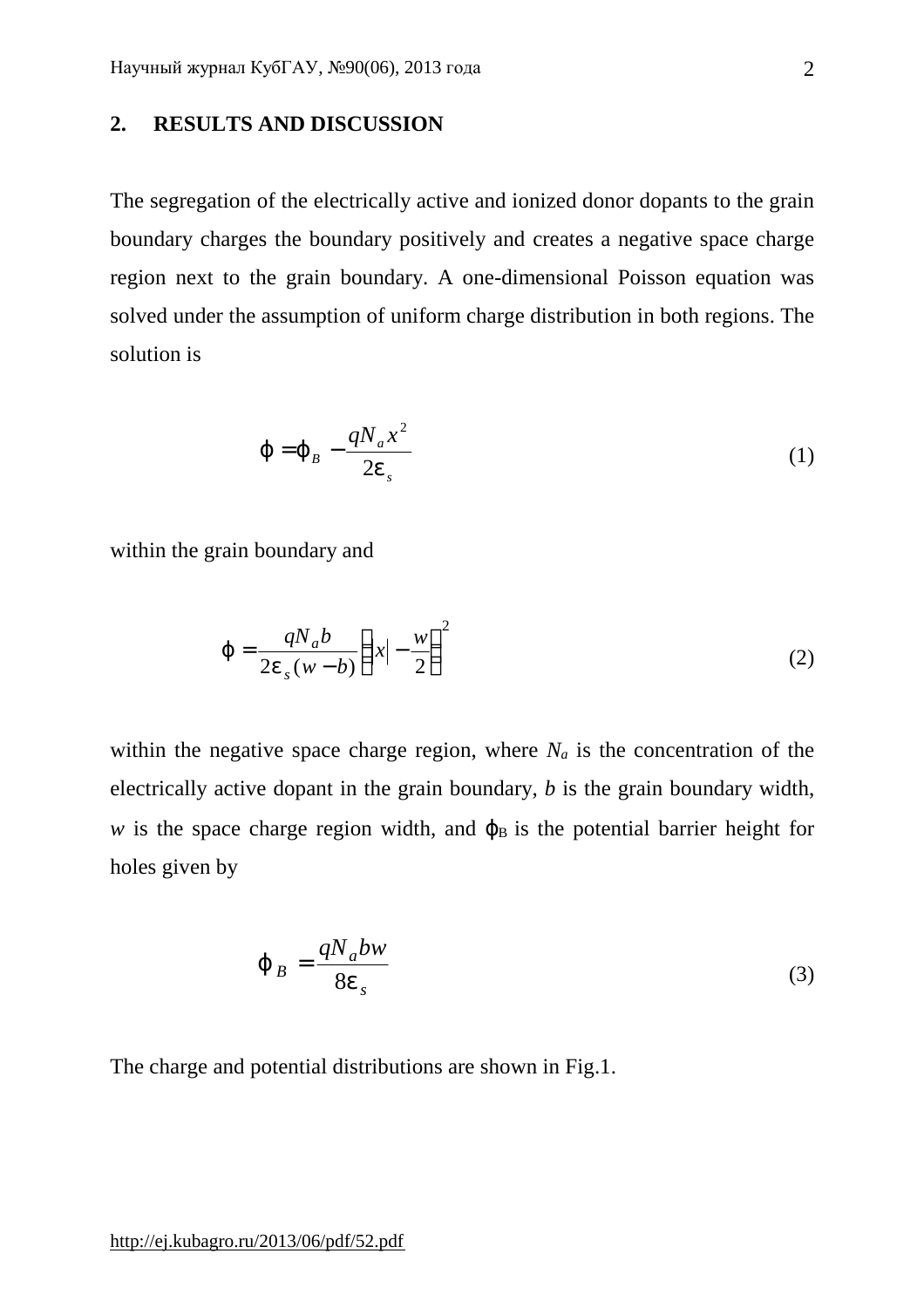

Fig. 1. The charge and potential distribution within the grain boundary and the negative space charge region.  $j_B$  is the potential barrier height for holes.

The model of the hole current is based on the thermionic emission - diffusion theory [9] under the assumption that the current flow does not change the condition of thermodynamic equilibrium in the space charge region. Based on this model, the effective mobility of holes in the polysilicon contact can be expressed as

$$
\mathbf{m}_{pc} = \frac{q}{kT} w \exp\left(-\frac{qj_B}{kT}\right) v_{\text{eff}}
$$
(4)

where the effective velocity  $v_{\text{eff}}$  is defined as

$$
v_{\text{eff}} = \left(\frac{1}{v_{\text{th}}} + \frac{1}{v_d}\right)^{-1} \tag{5}
$$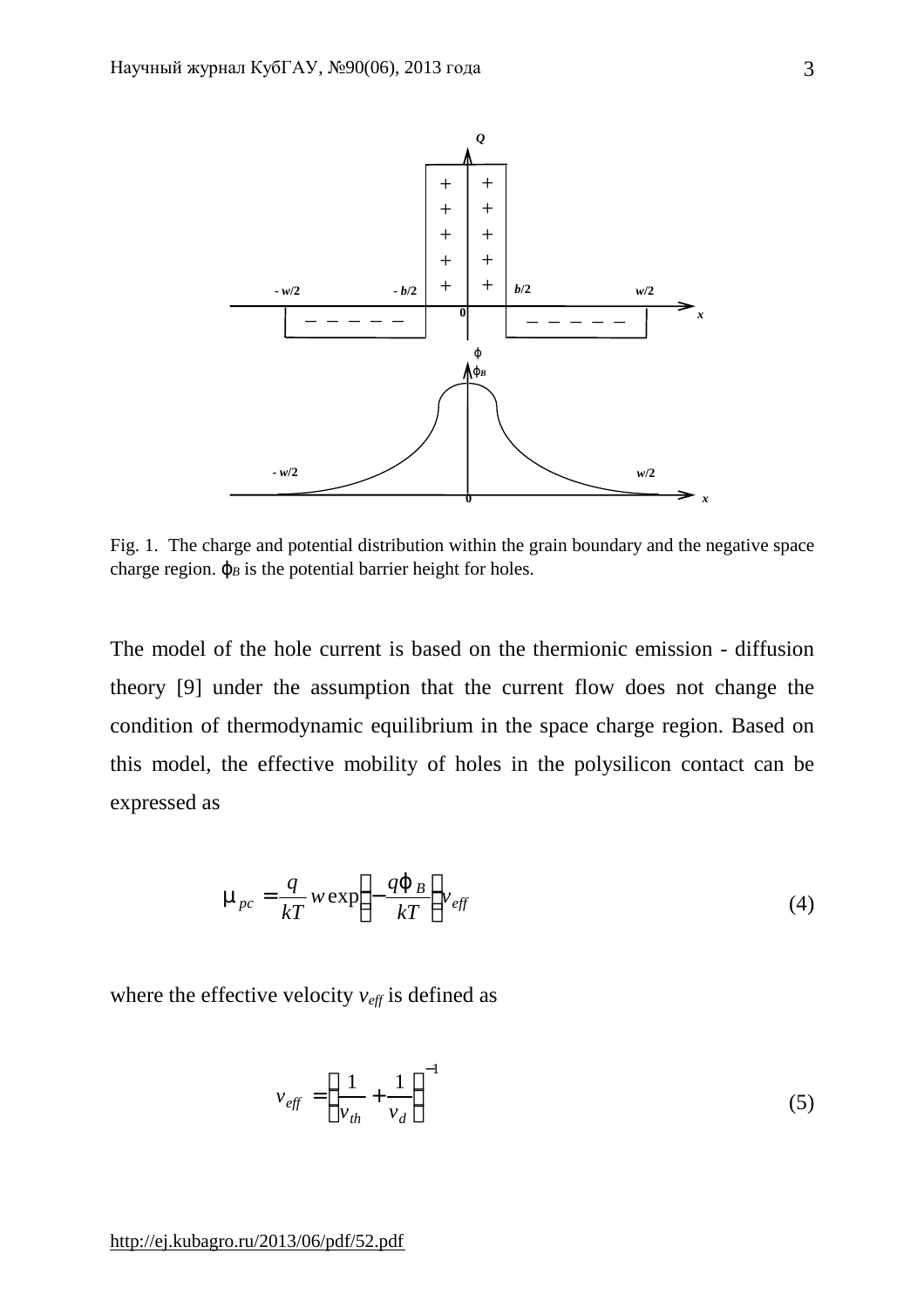with the hole thermal velocity  $v_{th}$  and the effective diffusion velocity  $v_d$  given by

$$
v_{th} = \sqrt{\frac{kT}{2pm_p^*}}
$$
 (6)

$$
v_d = \frac{D_p}{2L_p \sinh\left(\frac{w}{2L_p}\right)}\tag{7}
$$

where  $m_p^*$  is the effective hole mass,  $D_p$  and  $L_p$  are the hole diffusion coefficient and diffusion length in silicon.

Assuming that the concentration of the electrically active dopant is proportional to the average grain boundary dopant concentration,  $N_a$  can be expressed as

$$
N_a = a(1-c)N\tag{8}
$$

where  $N$  is the total dopant concentration in the polysilicon,  $C$  is the segregation coefficient (the ratio of the average dopant concentration in the grain to the total concentration), *a* is the proportionality coefficient.

If the process of the redistribution of the dopant between the grain and grain boundary has finished, the equilibrium segregation coefficient is given by [10]

$$
c_{eq} = \left[\frac{AQ_s}{LN_{Si}} \exp\left(\frac{E_a}{kT}\right) + 1\right]^{-1}
$$
\n(9)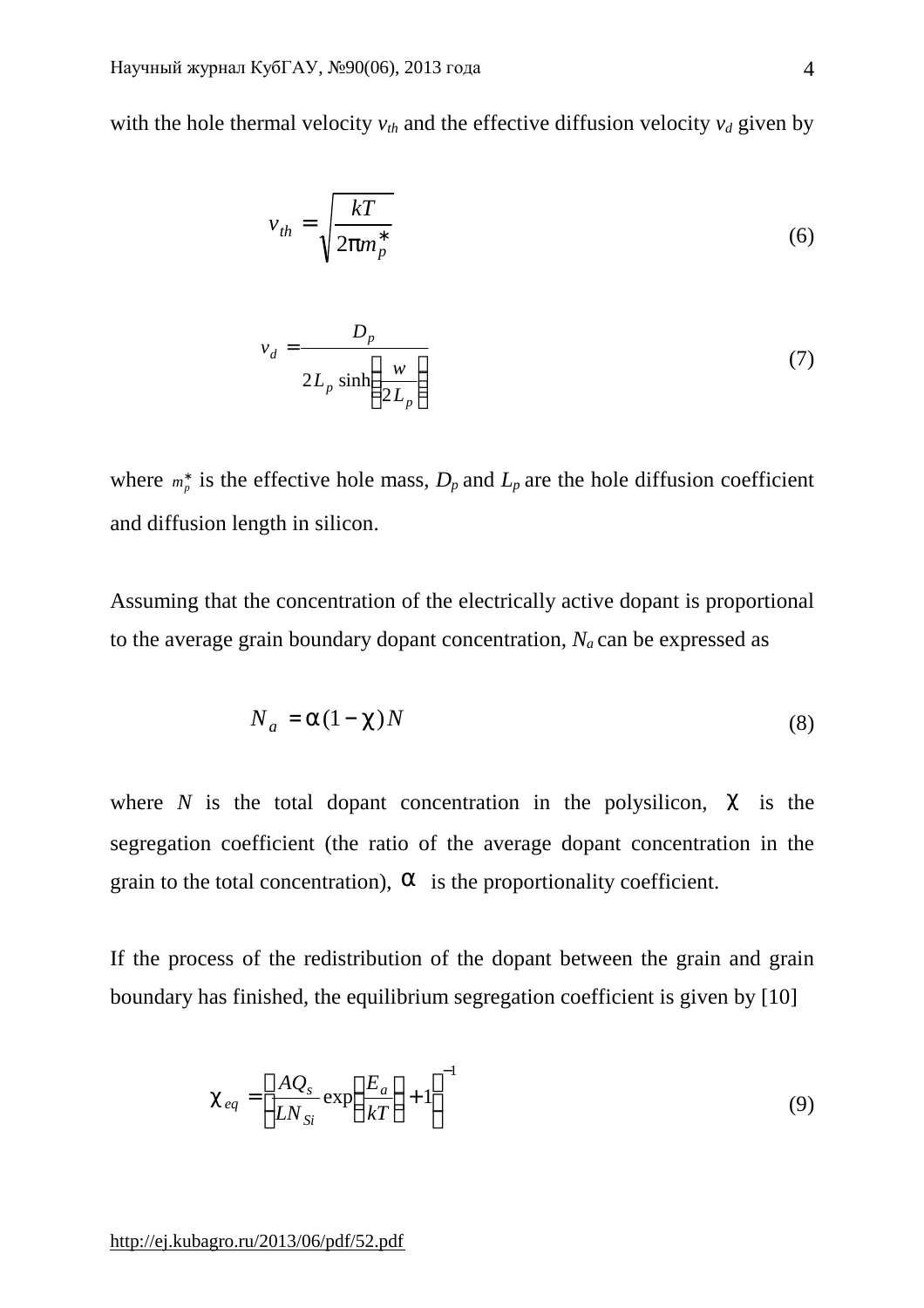where  $N_{si}$  is the atomic density of silicon,  $Q_s$  is the surface state density at the grain boundary, *L* is the grain size,  $E_a$  is the activation energy, *T* is the anneal temperature, and *A* is the proportionality coefficient.

If the redistribution has not finished yet, the segregation coefficient is given by [11]

$$
c = c_{eq} - (c_{eq} - c_0) \exp\left(-\frac{t}{t}\right)
$$
 (10)

where  $c_0$  is the initial segregation coefficient (before annealing), *t* is the annealing time, and  $t$  is the relaxation time.

The hole mobility was calculated by the equation (4) for two extreme values of *w*:  $w = b$  and  $w = L$ . The results are shown in Fig. 2 and 3. The segregation coefficient was considered to be equal to the equilibrium one. *c=*0.5 was used for *L=*1000 Å. For the other *L,* the segregation coefficient was calculated by the equation (9). For both *w,* the mobility decreases with increasing the total dopant concentration (Fig. 2). For  $w=b$ , the mobility increases with the increase in the grain size (Fig. 3a). For  $w=L$ , the mobility decreases or has a maximum (Fig. 3b). Since the experimental data show that the hole mobility in polysilicon emitter contacts decreases when the grain size becomes smaller [12], the approximation *w= b* may be considered as more accurate.

In Fig. 2a the calculated hole mobility is compared with the experimental results obtained from [3,13] and the mobility values, derived from the effective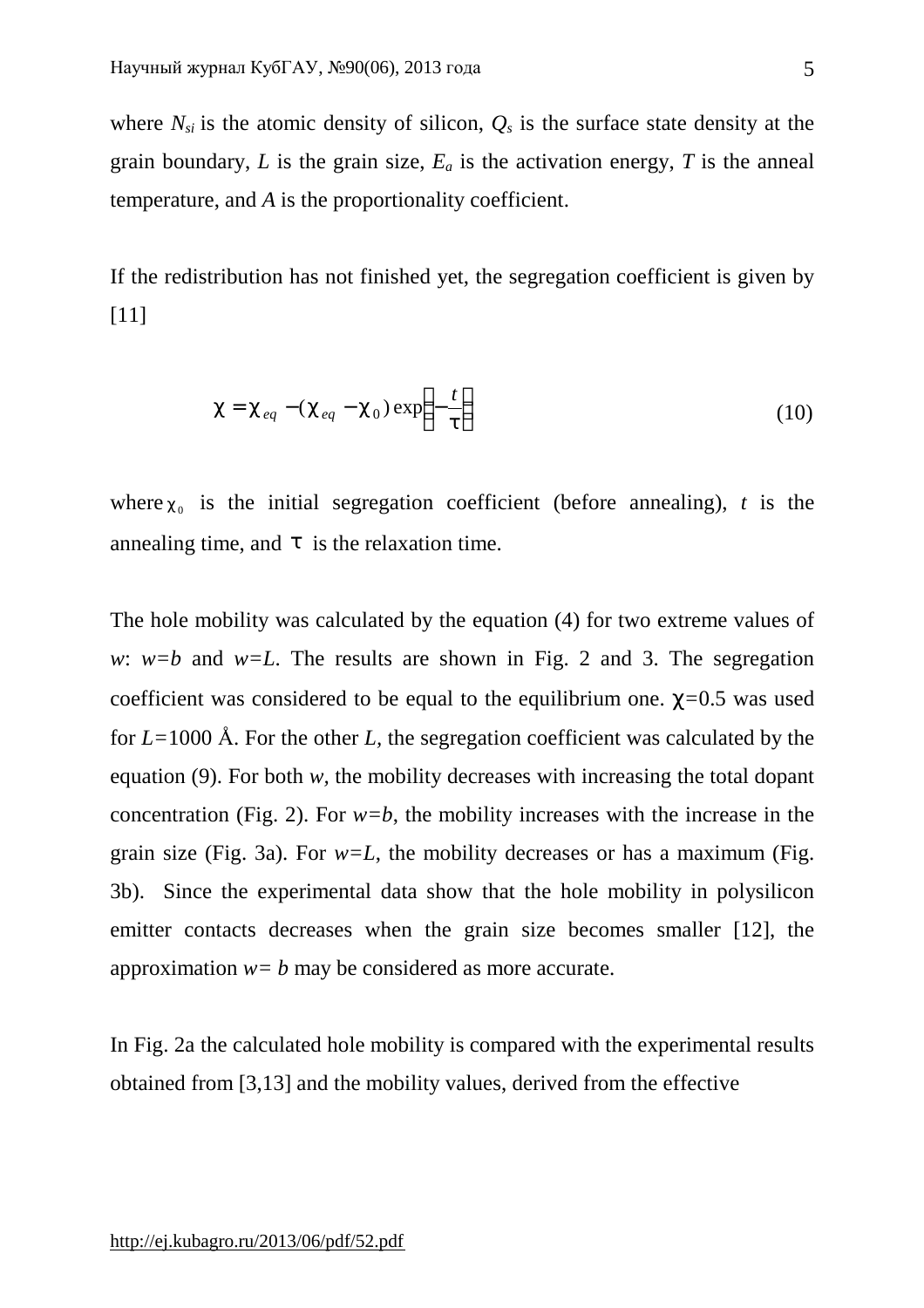

Fig. 2. Calculated dependence of the hole mobility in the polysilicon emitter contact on the total dopant concentration in the polysilicon.  $b=10 \text{ Å}$ ,  $L=1000 \text{ Å}$ ,  $c=0.5$ . (a)  $w=b$ , previously reported values of the mobility are plotted. (b)  $w = L$ .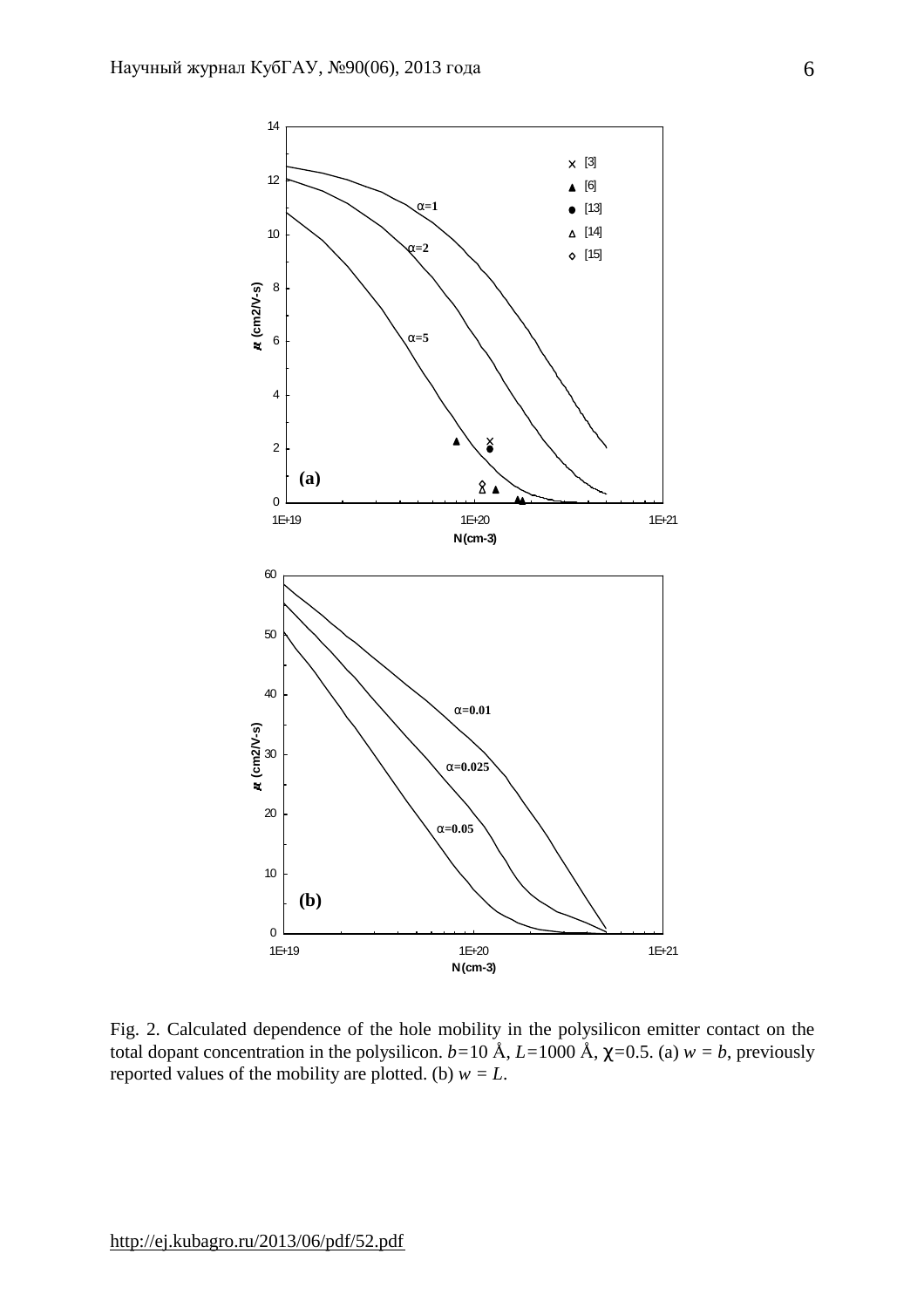

Fig. 3. Hole mobility versus grain size for two values of the total dopant concentration. *b=*10 Å. (a) *w=b, a*=2. (b) *w=L*, *a*=0.05.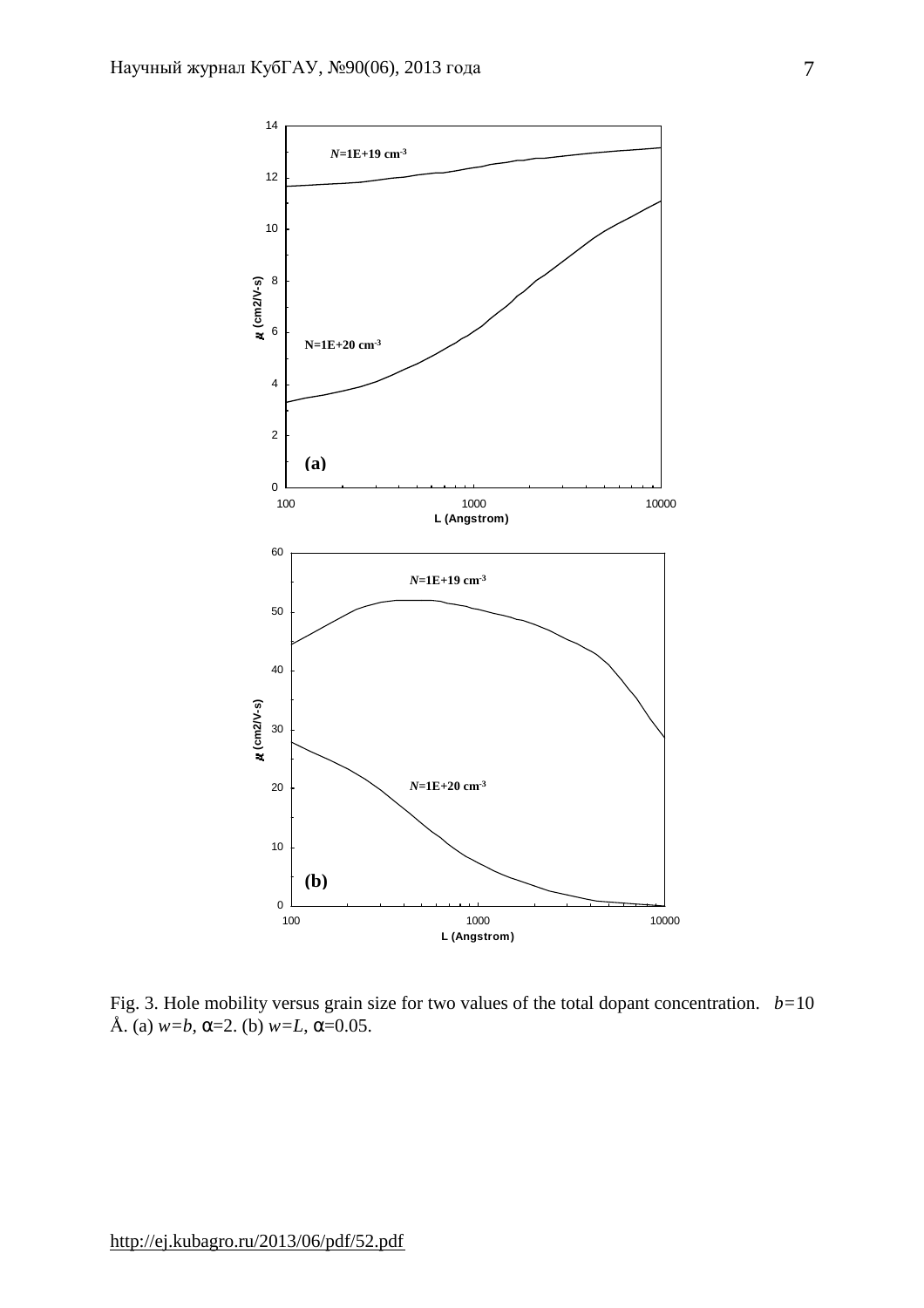recombination velocity at the emitter/contact interface, reported in [6,14,15]. The effective recombination velocity is given by [6]

$$
S_p = \frac{D_{pc}}{L_{pc}} \coth \frac{W_c}{L_{pc}}
$$
 (11)

where  $W_c$  is the contact width,  $D_{pc}$  and  $L_{pc}$  are the hole diffusion coefficient and diffusion length in the contact. The closest agreement with the reference data can be reached with  $w=b$  and  $a=5$ .

# **3. CONCLUSIONS**

The model for the minority carrier mobility in polysilicon emitter contacts is created. The model is based on the effect of the dopant segregation to the polysilicon grain boundaries, which reduces the mobility of holes. The analytical equation for the mobility is derived by using the thermionic emission - diffusion theory. The comparison with the previously published data shows that the model allows to calculate the hole mobility in polysilicon emitter contacts and its dependence on the dopant concentration and the polysilicon grain size quite accurately.

### **References**

- 1. S. A. Ajuria, C. H. Gan, J. A. Noel, and L. A. Reif, "Quantitative Correlations Between the Performance of Polysilicon Emitter Transistors and the Evolution of Polysilicon/Silicon Interfacial Oxides Upon Annealing," *IEEE Trans. Electron Devices*, vol. 39, No. 6, 1992, pp. 1420-1427.
- 2. I. R. C. Post, P. Ashburn, and G. R. Wolstenholme, "Polysilicon Emitters for Bipolar Transistors: A Review and Re-Evaluation of Theory and Experiment," *IEEE Trans. Electron Devices*, vol. 39, No. 7, 1992, pp. 1717-1731.